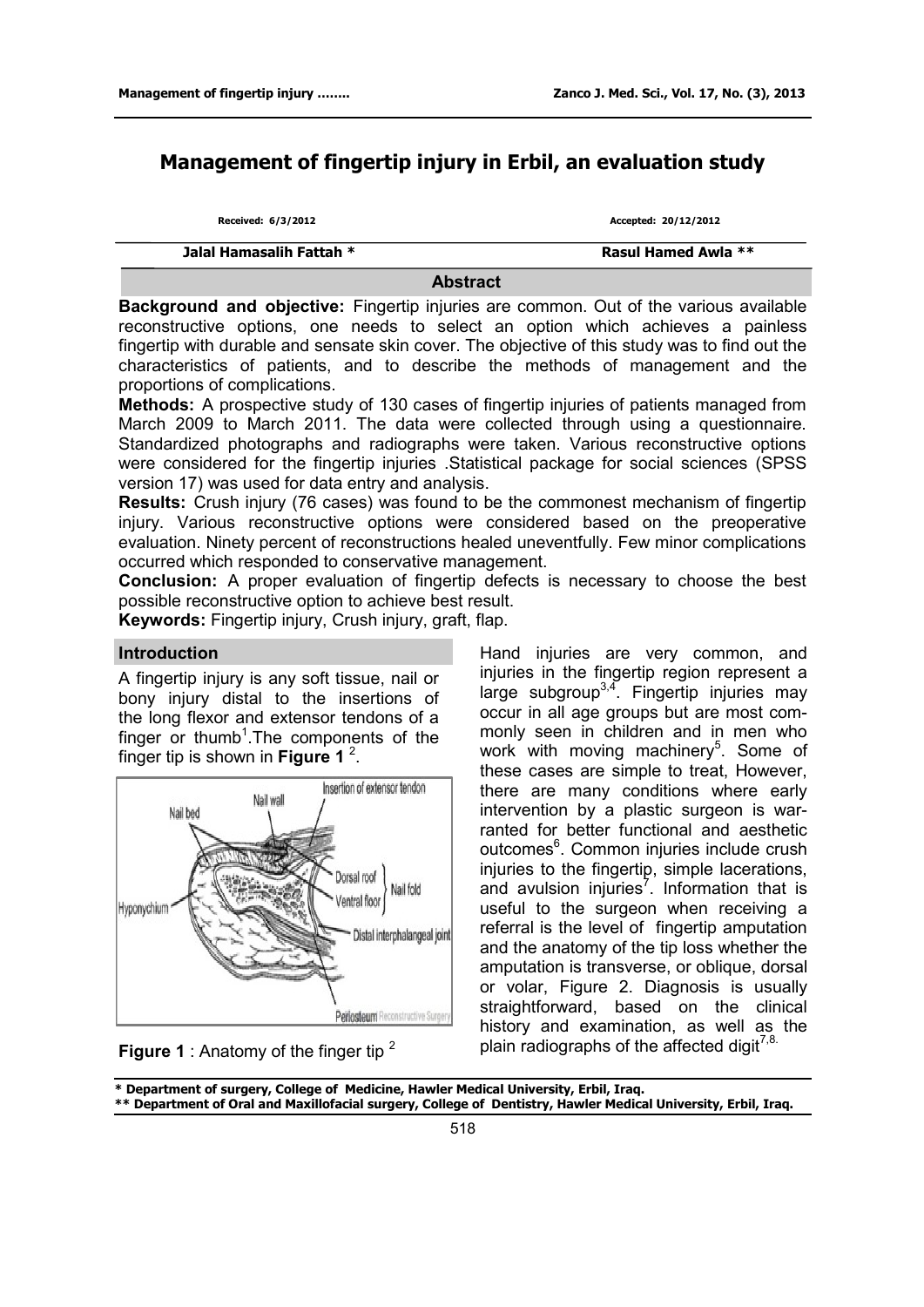

**Figure 2 :** Injury geometry. Line A, Volar oblique without exposed bone; line B, volar oblique with exposed bone; line C, transverse with exposed bone; line D, dorsal oblique with exposed bone  $7$ .

The approach to the management of fingertip injuries depends on many variables, including patient age, sex, hand dominance, profession, finger involvement, depth, angle of the defect, nail bed involvement, status of the remaining soft tissue, co -morbid conditions and the anatomy of the fingertip defect<sup>8</sup>. Treatment option stargeted toward the exact kind of the defect which includes primary suturing, secondary intention healing, skin grafting ,local flaps (Volar VY advancement , lateral VY advancement, Moberg flap, etc.), regional flaps (the narflap, cross finger flap, neurovascular island flap, etc ), distal flap, revision amputation ,and distal replantation <sup>9</sup>.The objectives of the study were to evaluate the demographic pattern of finger tip injury and the way of management in Erbil and comparing them with other published data .

#### **Methods**

A review of 130 cases of fingertip injuries treated at Central emergency hospital and Rozhalat emegency hospital in Erbil over a period of two years ( from March 2009 to March 2011) was undertaken. A detailed history including patient's demographics, mechanism of injury, hand dominance, occupation, duration since injury,..etc. was taken using a questionnaire designed by the researchers with the help of a statistician. The injuries were evaluated in a careful and systematic manner for finger involvement, mechanism of injuries,

location, depth, angle of the defect, nail bed involvement, status of the remaining soft tissue, co-morbid conditions and the configuration of the fingertip defect. Standardized photographs and radiographs were also taken. Informed consent was signed by all of the patients except in children for whom the consent was signed by their responsible adult persons. The following reconstructive options were performed based on the preoperative evaluation, including primary closure, skin grafting, composite tip grafting, local flaps, regional flaps, distant flap and revision amputation The patients were followed up to new year. In the follow-up period, the observations were recorded for appearance, patient satisfaction, cold intolerance, numbness, pain, passive and active range of motion and were also photographed in standardized views. Statistical package for social sciences (SPSS version 17) was used for data entry and analysis.

## **Results**

The mean age was 35 years. The commonest age group was 21-40 years. The male predominance was seen as shown in, Table 1. The majority of the males were either agricultural, carpenter, or house building workers. Crush injury (76 cases) was found to be the commonest mechanism of fingertip injury, followed by sharp injury (34 cases) as shown in, Table 2. Middle finger (42 cases) was found to be the most commonly involved. The little finger (8 cases) was the least commonly involved as shown in, Table 3. The following reconstructive options were performed based on the preoperative evaluation as shown in, Table 4, Figure 3, 4, and 5. In volarly directed wounds larger than 1cm without exposed bone, split-thickness grafting (26 fingers) was performed. When bone or tendon was found to be exposed, flap coverage was considered. Ninety percent of reconstructions healed uneventfully. Some minor complications occurred, as shown in Table 5. All responded to conservative management. The patient's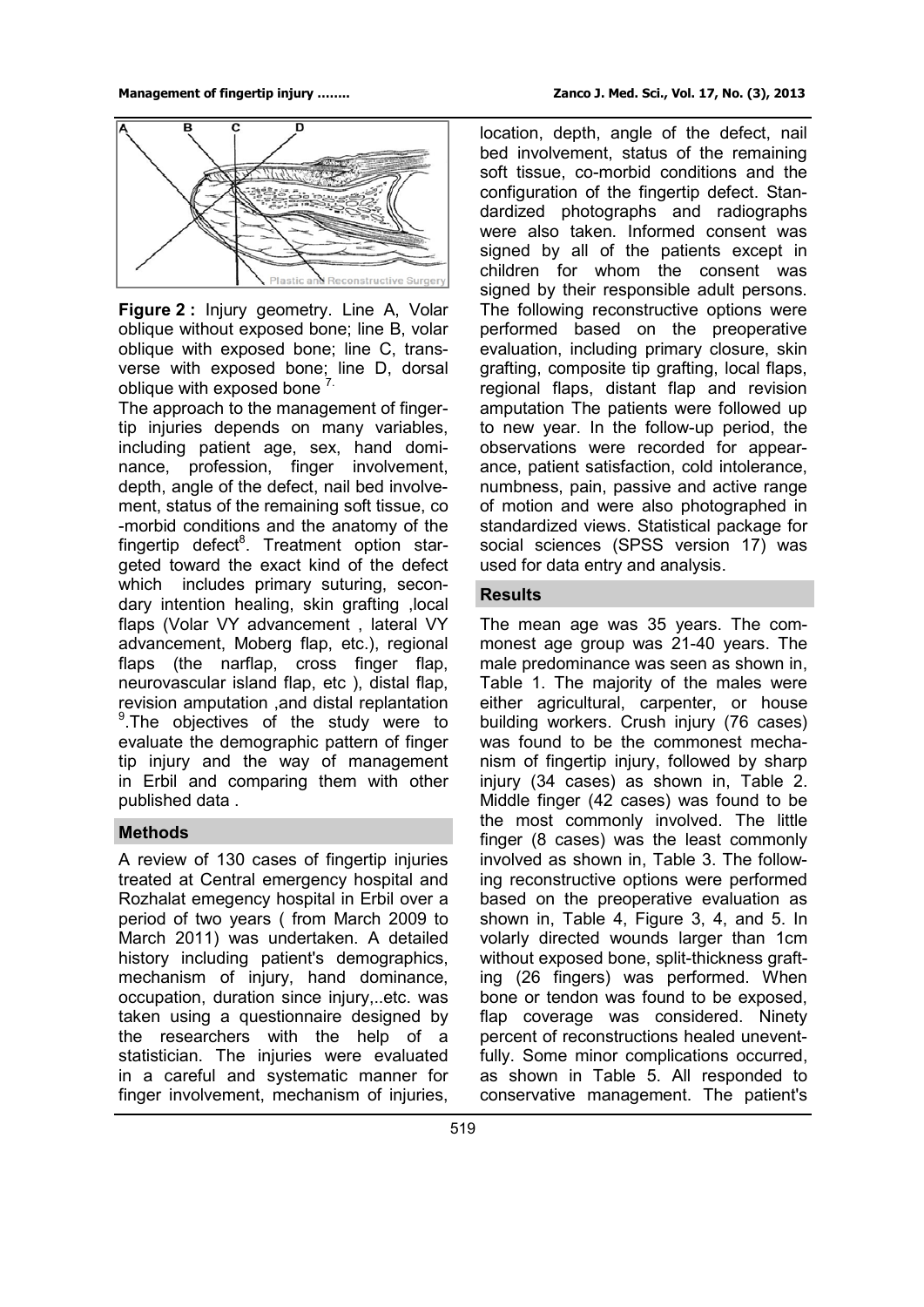satisfaction with the results is shown in, Table 6.

| Age group(Year) | <b>Male</b><br>No | <b>Male</b><br>row % | <b>Female</b><br>No | <b>Female</b><br>row % | <b>Total</b> |
|-----------------|-------------------|----------------------|---------------------|------------------------|--------------|
| < 10            | 17                | 17/30                | 13                  | 13/30                  | 30           |
| $11 - 20$       | 8                 | 8/12                 | 4                   | 4/12                   | 12           |
| $21 - 30$       | 23                | 23/36                | 13                  | 13/36                  | 36           |
| $31 - 40$       | 22                | 22/30                | 8                   | 8/30                   | 30           |
| 41-50           | 6                 | 6/10                 | 4                   | 4/10                   | 10           |
| 51-60           | $\,6$             | 6/8                  | $\overline{2}$      | 2/8                    | 8            |
| >60             | 3                 | 3/4                  | 1                   | 1/4                    | 4            |
| Total           | 85                | 85/130               | 45                  | 45/130                 | 130          |

# **Table 1:** The demographic pattern of the patients.

# **Table 2:** Mechanisms of fingertip injury .

| <b>Mechanism of injury</b> | <b>No</b> | $\frac{0}{0}$ |
|----------------------------|-----------|---------------|
| Crush injury               | 76        | 58            |
| Sharp injury               | 34        | 26            |
| Avulsion                   | 20        | 16            |
| Total                      | 130       | 100           |

# **Table 3:** The distribution of finger involvement .

| <b>Finger involved</b> | <b>No</b> | $\%$ |
|------------------------|-----------|------|
| Middle                 | 42        | 32.3 |
| Ring                   | 29        | 22.3 |
| Index                  | 21        | 16.1 |
| Thumb                  | 18        | 13.8 |
| Multiple               | 12        | 9.2  |
| Little                 | 8         | 6.3  |
| Total                  | 130       | 100  |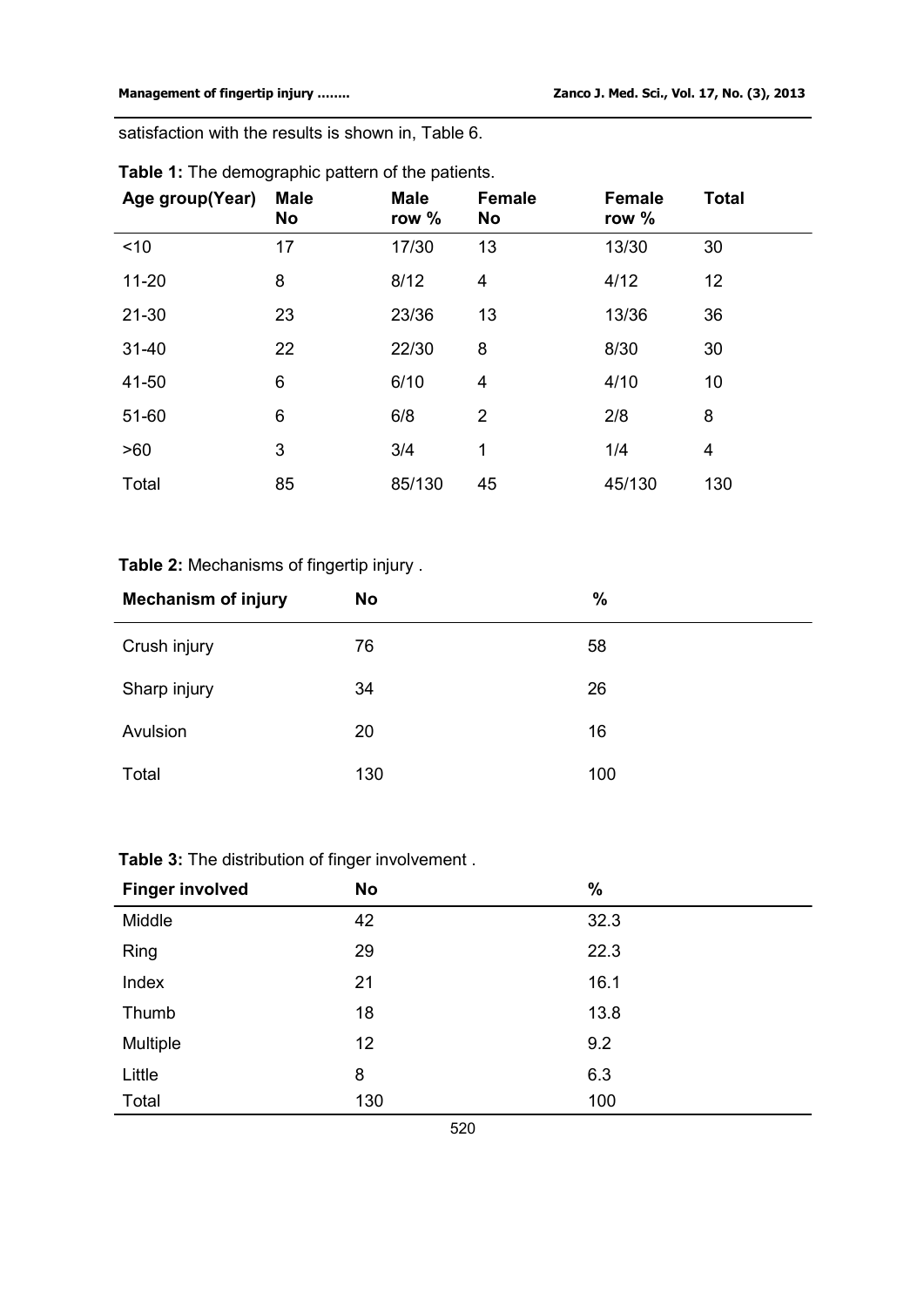| The reconstructive option | <b>Finger numbers</b> | Finger %       |
|---------------------------|-----------------------|----------------|
| Primary closure           | 19                    | 12.66          |
| Secondary intention       | 24                    | 16             |
| Skin graft                | 26                    | 17.34          |
| Composite graft           | 17                    | 11.33          |
| Volar V-Y flap            | 22                    | 14.8           |
| Lateral V-Y flap          | 3                     | $\overline{2}$ |
| Moeberg flap              | 10                    | 6.66           |
| Thenar flap               | 9                     | 6              |
| Cross finger flap         | 7                     | 4.66           |
| FDMA flap                 | 2                     | 1.33           |
| Abdominal flap            | 1                     | 0.66           |
| Revision amputation       | 10                    | 6.66           |
| Total                     | 150                   | 100            |

**Table 4:** The reconstructive options used based on the preoperative evaluation.



**Figure 3** : a- Dorsal oblique fingertip amputation of left middle finger with exposed bone, b-Atasoy flap done, c- result after two month shows good healing with preservation of length.



**Figure 4** : a- Pulp loss of left little finger, cross finger flap is raised on the adjacent ring finger, b- Flap inset, c – after pedicle division and flap inset shows good flap intake and restoration of normal contour to the little finger.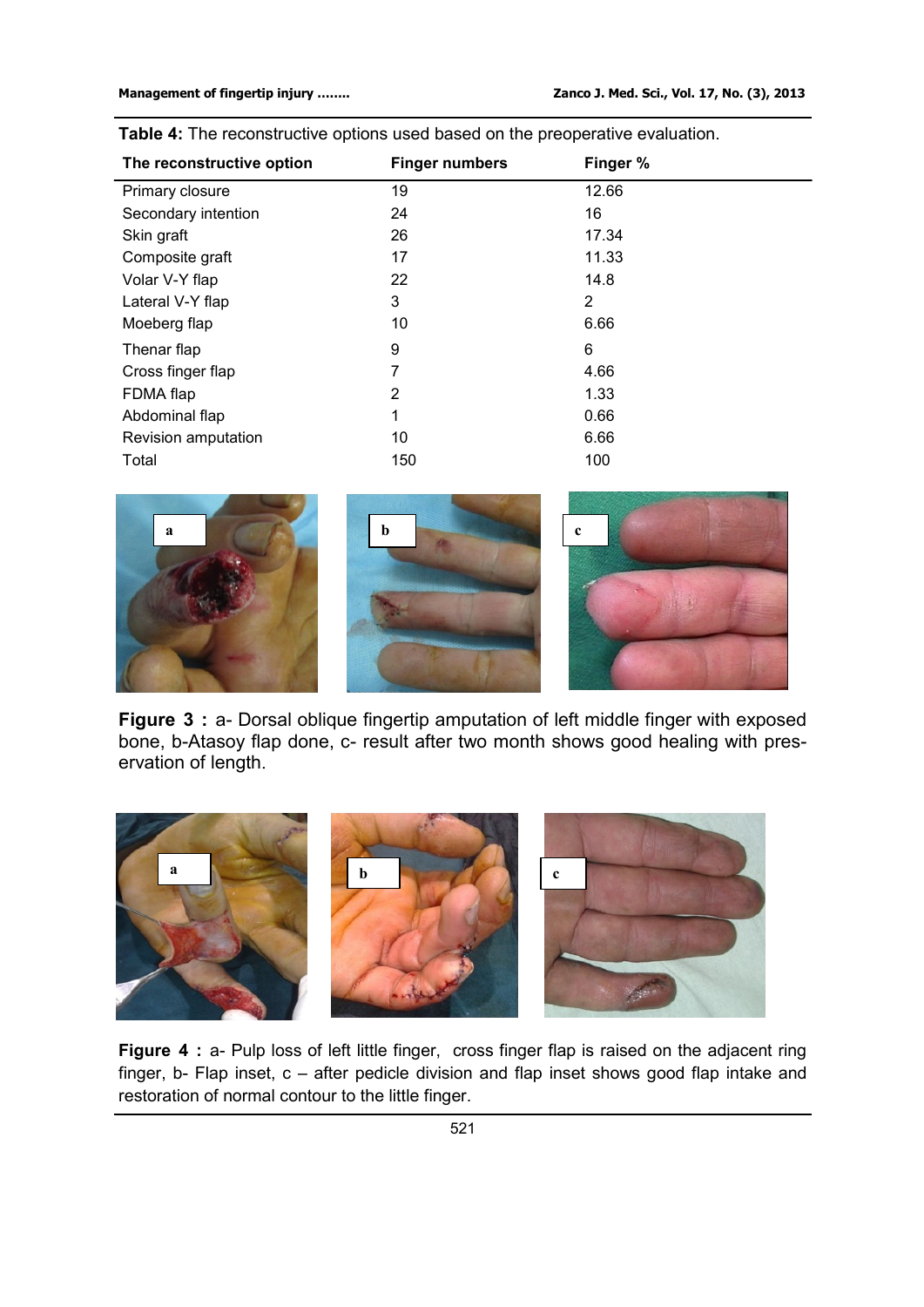

**Figure 5:** Fingertip injury with exposed bone of left middle finger with marking of the thenar flap, b- the flap inset, c- the result two months after pedicle division and flap inset, shows good flap take and good healing of the donor site.

| <b>Table 5:</b> Complications of the finger tip reconstruction. |  |
|-----------------------------------------------------------------|--|
|-----------------------------------------------------------------|--|

| Complications                   | Patient number        | Patient % |
|---------------------------------|-----------------------|-----------|
| Marginal flap necrosis          | 6                     | 4.6       |
| Partial loss of skin graft      | 3                     | 2.3       |
| Partial loss of composite graft | 1                     | 0.76      |
| Wound infection                 | $\overline{2}$        | 1.53      |
| Joint stiffness                 | $\mathbf{2}^{\prime}$ | 1.53      |
| Total                           | 14                    | 10.76     |

## **Table 6** : Patients satisfaction with the result .

| <b>Patients satisfaction</b>   | <b>No</b> | %  |
|--------------------------------|-----------|----|
| Aesthetic satisfaction         | 123       | 95 |
| <b>Functional satisfaction</b> | 122       | 94 |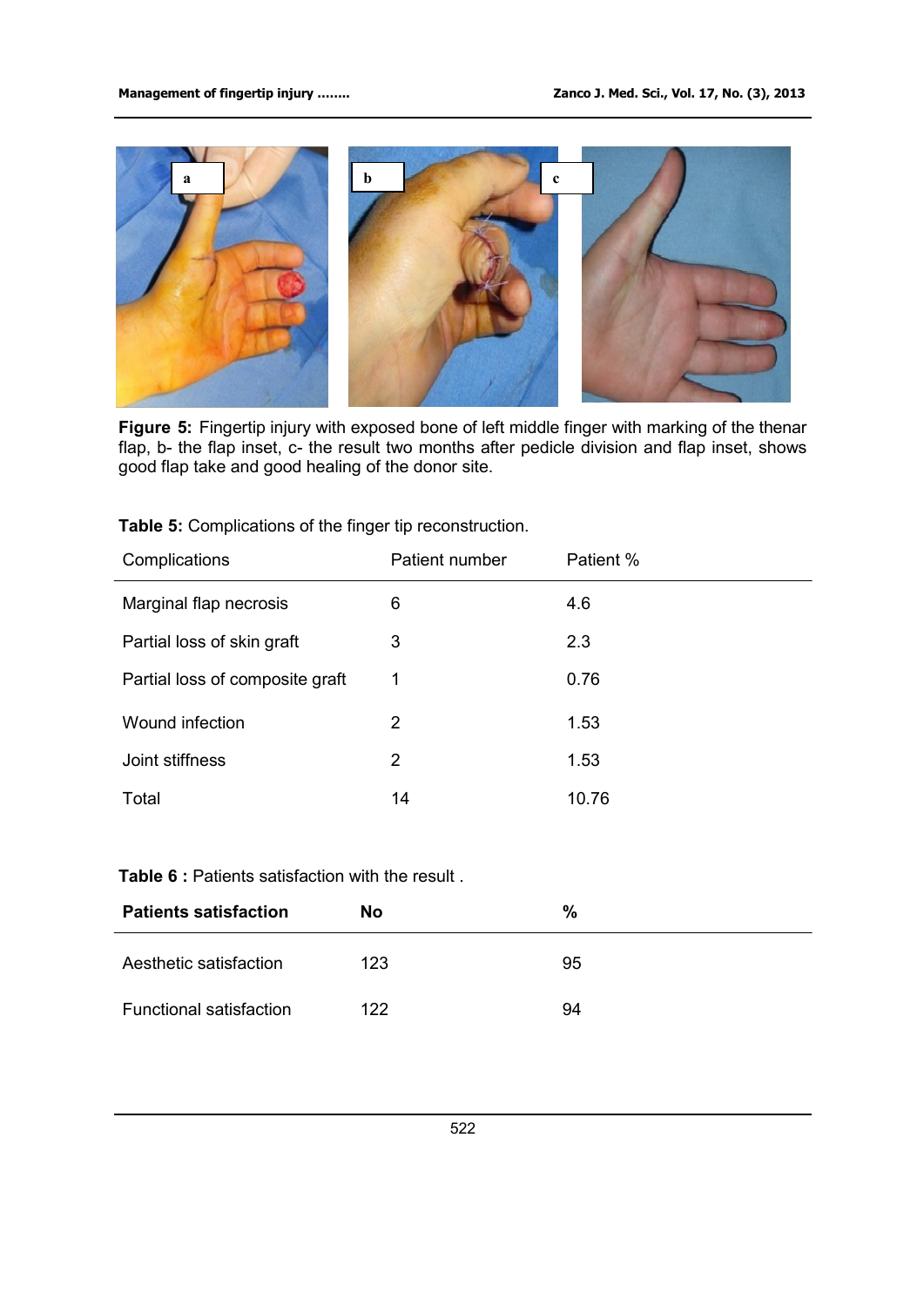Fingertip injuries comprise the most common hand injuries<sup>1,4</sup>. The male predominance (Male: Female1.9:1) was seen due to increased exposure and occupational hazards. The majority of the males were either agricultural, carpenter, or house building workers. Crush injury (76 cases) was found to be the commonest cause of fingertip trauma, because blunt trauma was the commonest mechanism of injury, this agrees with the study done by Sanjay and Tiwari in Dubai who found that crush injury was the commonest cause of finger tip trauma<sup>9</sup>.Middle finger (42 cases, 32%) was found to be the most commonly involved finger as it is the longest finger. The approach to the management of fingertip injuries depends on many variables, including patient age, sex, hand dominance, profession, finger involvement, depth, angle of the defect, nail bed involvement, status of the remaining soft tissue, co-morbid conditions and the anatomy of the fingertip defect<sup>8</sup>. The wound was closed primarily in Nineteen cases as there were no or minimal tissue loss. Healing by secondary intention was applied in Twenty four cases as the wound size was less than 1cm with no exposure of bone. However, it took 3-5 weeks for complete healing. This is in agreement with the findings of another study done by Mennen and Wise who reported a series of 200 fingertip injuries treated by secondary intention with good results. However, there was a prolonged time to complete wound healing, with an average of 3 to 4 weeks  $1,14$ . In Twenty six cases, the wound was larger than 1 cm without exposure of bone , skin grafting was done to provide faster healing. Splitthickness grafts were favored as contraction results in a smaller defect. Preferring split-thickness grafts over full thickness skin graft confirmed by other authors like Goitz R, WestkaemperJ, Tomaino M, Sotereanos D, and Patten<sup>1,4,15</sup>. skin grafts should be used when the wound is too large for healing by secondary intention

**Discussion Discussion With no exposure of bone <sup>9</sup>. Composite tip** grafts were used in fourteen children and three patients above twenty years of age with excellent take. Composite tip grafts have historically been associated with good results only in children<sup>11</sup>. In our opinion, it can be attempted in children and young adults ,however, it should never be performed in smokers or diabetics or in the setting of crush injury. When bone or tendon is exposed at the base of a fingertip wound, the use of skin grafts is not feasible and a flap is necessary<sup>6,9</sup>. The type of flap reconstruction which is appropriate depends on the extent and configuration of the tip loss. The volar V-Y flap (Atasoy) were used in Twenty two fingers with a transverse amputation beyond the mid-nail level and dorsal oblique amputations beyond the proximal nail fold with good results. The good result of Atasoy flap is confirmed by other researchers  $1,8$ . Bilateral V-Y (Kutler) flaps are best applied to volar oblique avulsions with exposed bone when excess lateral skin is present (seven cases). The limitations to this technique, such as limited advancement and the creation of a volar tip scar, led to its use only in three cases .The nar flap were used for the other four cases. If local flap is not possible, a regional flap like the nar, cross-finger flap or neurovascular island flap may have to be considered<sup>2,4</sup>. The cross-finger flap ( Seven cases) is preferable if the wound is volar without sufficient volar pulp to facilitate V-Y flap specially for ring and small finger<sup>4</sup> The the nar flap( Nine cases) used for large volar, transverse and dorsal injuries, specially for index and long fingers and is often preferred in females as it does not scar the visible dorsum<sup>2,9</sup> Some have argued that mobility complications increase over 30 years of age, making the procedure contraindicated <sup>12</sup>. Recent data do not support this, and its use has been welltolerated in adults of all ages  $1,4$ . In this study two of the patients with The nar flap were above thirty years of age with successful outcome. Microsurgical replantation for complete amputation of the tip of a digit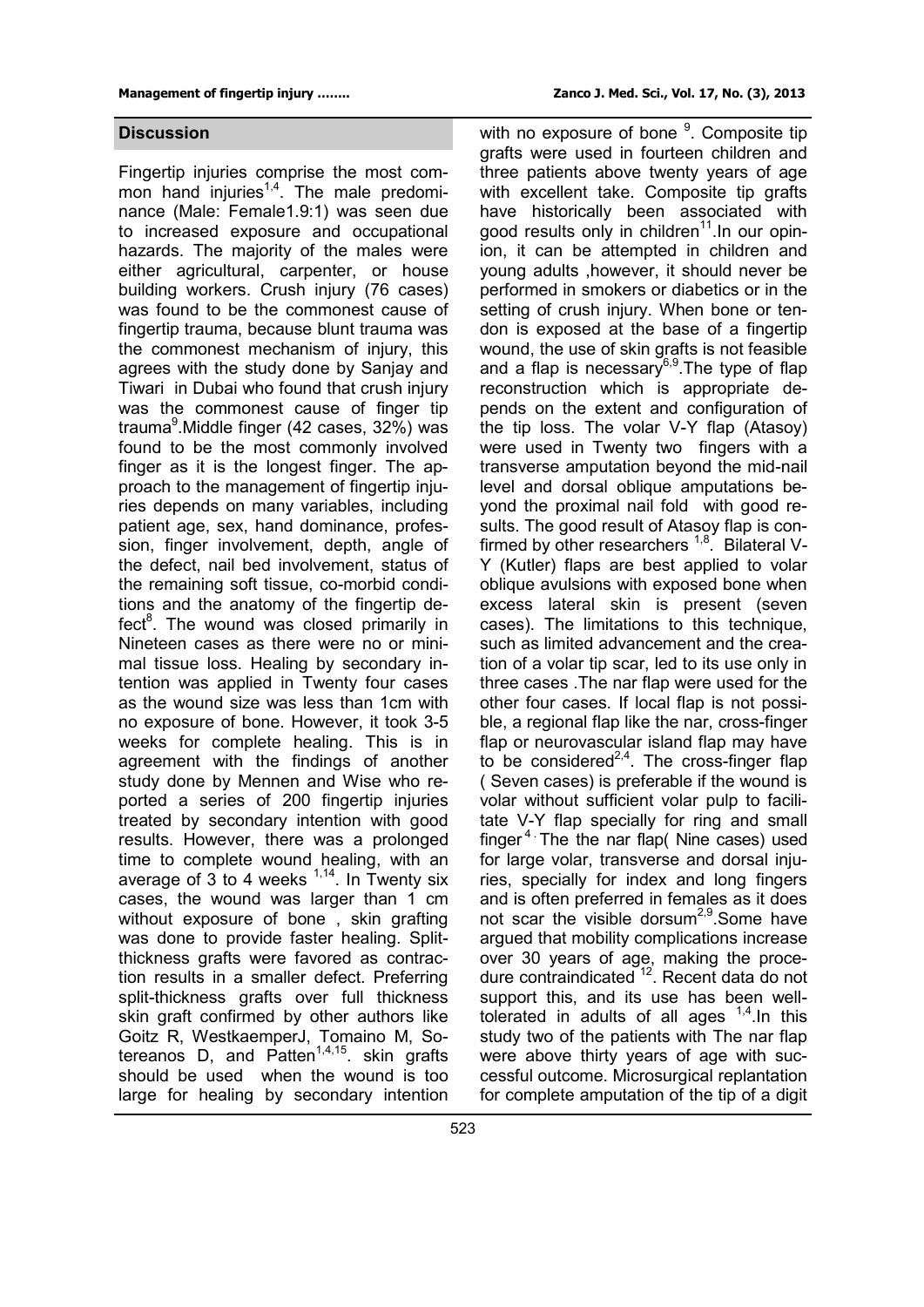was not done because most often the amputated part was either not available or was badly damaged in addition to the unavailability of the proper equipments for microsurgery. However, in a study done by Kim et al., in 1996 they reported fingertip replantation in 135 digits(20% of the cases) with a survival rate of 86 percent<sup>13</sup>. Revision amputation is an acceptable option in many circumstances like laborers (seven cases) who desire a rapid return to the work may choose a well-performed terminalization rather than a reconstruction to speed recovery. In advanced age (one case), mentally unstable patient, patient with osteoarthritis or other systemic comorbid conditions, revision amputations are preferred. Injuries proximal to the lunula (two cases) are best managed with nail ablation and revision amputation<sup>5,9</sup>. Thumb tip defects need special consideration as thumb accounts for 40-50 percent of hand function. The rectangular volar advancement (Moberg)(used in ten cases) is the preferred option for small defects less than 1.5 cm as it brings sensate durable skin to the thumb  $tip^4$ . As the dorsal vascular anatomy is dependent on the proper digital vessels in digits, the Moberg flap should not be used in the digits $5,9$ . . In thumb defects more than 1.5 cm, first dorsal metacarpal artery flap (used in two cases) or the Littler flap( not used because of technical difficulty) are often required for sensate resurfacing with preservation of thumb length<sup>8</sup>. Large thumb defects are often best reconstructed with a free sensate flap from the great toe/first web space which was not done in this study because of the unavailability of the proper equipments for microsurgery. Most reconstructions healed uneventfully, except for 6 patients in whom marginal necrosis of the flap occurred, which was managed conservatively. The marginal necrosis was attributable to tension closure. Partial loss of skin graft was observed in three patients which was managed conservatively. Infection was seen in two patients which responded to antibiotic and dressing changes. Joint

Stiffness noted in two of the cases which responded to physiotherapy. Ninety five percent of patients were satisfied with the functional result and the aesthetic contour. The incisions healed with inconspicuous scars. The work incapacity time averaged between four to eight weeks and most patients could return to their routine.

#### **Conclusion**

- 1. Proper evaluation of fingertip defects is necessary to choose the best possible reconstructive option to achieve best results.
- 2. We advise to supply the emergency hospitals with the necessary equipments for performing microsurgery for distal replantation of the amputated fingertip in the suitable cases.

#### **Reference**

- 1.Joshua A. Lemon, Jeffrey E. Janis, Rod J. Rohrich. Soft tissue injuries of the finger tip : methods of evaluation and treatment. Plast. Reconstr. Surg. 2008; 122 : 105-111.
- 2.Yeo C. J., Sebastin s. J., Chong A.K.S. Finger tip injuries evaluation. Singapore Med J.2010;51 :78- 83.
- 3.Pandya A.N., Prevention of parrot beak deformity in finger tip injuries. Hand Surg.J.2001; 6 : 163.
- 4.Parham A.Ganchi, W.P. Andrew Lee, M.D. Finger tip reconstruction. Stephen J. Mathes, M.D. Plastic surgery. Philadelphia. Saunders-Elsevier.2006; 2<sup>nd</sup> ed. 7 : 153-154.
- 5.Steven L. Bernard and Benjamin Boudreaux. Hand anatomy and examination. Maria Z. Siemionow and MaritaEisenmann-Klein. Plastic and reconstructive surgery. New York. Springer-Verlag.2010; 1<sup>st</sup> ed.484-485.
- 6.Chau, N., Gauchard, G. C., Siegfried, C., et al. Relationships of job, age, and life condition with the causes and severity of occupational injuries in construction workers. *Int. Arch. Environ.Health .* 2004;77: 60.
- 7.Sorock GS, Lombardi DA, Hauser RB, et al. Acute traumatic occupational hand injuries: type, location, and severity. J. Occup. Environ. Med. 2002; 44:345-51.
- 8.Steven J. Bates and James Chang. Hand and finger amputations. Joseph G. McCarthy, Robert D. Galiano, and Sean G. Boutros. Current therapy in<br>plastic surgery. Philadelphia. Saundersplastic surgery. Philadelphia. Saunders-Elsevier.2006;  $1<sup>sf</sup>$  ed.555-556.
- 9.Sanjay Saraf and V.K.Tiwari. Finger tip injuries. Indian J. Orthop. 2007; 41: 163-168.